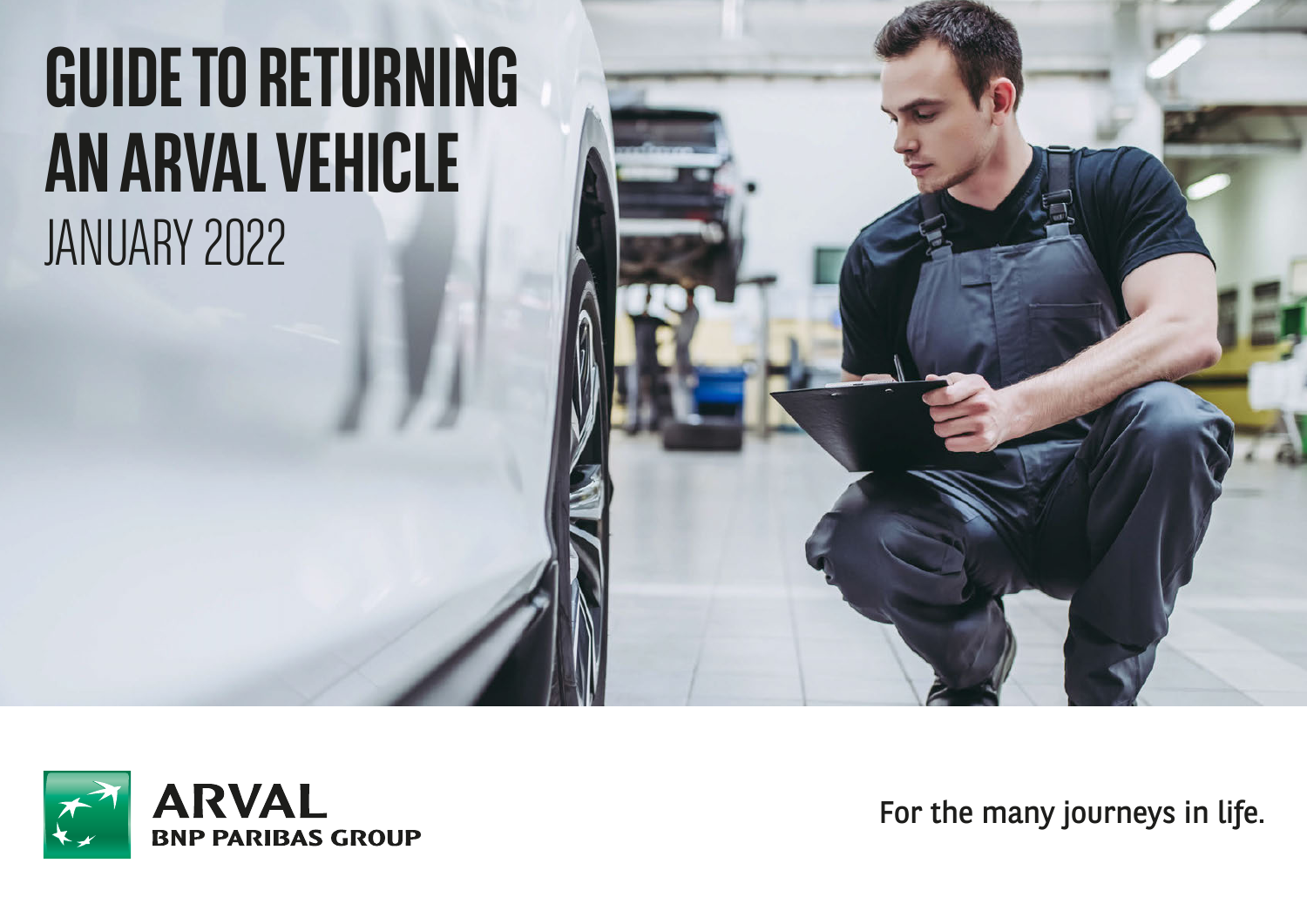### **Contents**

| <b>BVRLA standard</b>                            | R |
|--------------------------------------------------|---|
| <b>Vehicle collection and inspection process</b> | Δ |
| <b>Checklist for drivers</b>                     | 5 |
| <b>More details on end of contract charges</b>   | ĥ |

Please read this document to ensure that you are up to date with the Arval policy for returning vehicles. It could help you and your drivers, to avoid unnecessary end of contract damage charges as well as saving you time and hassle.

### **A reminder of our policy**

When vehicles are returned at the end of their contract, they should be in good condition. All electronic safety features and devices must be in working order. There should be no rust or corrosion.

The vehicle must be roadworthy, including having a valid MOT, and no dashboard lights should be illuminated. The vehicle must have been serviced according to the manufacturer's servicing/maintenance schedule. Tyres should not have any damage to sidewalls or tread.

To remove ambiguity around exactly what we mean by 'good condition', we use the British Vehicle Rental and Leasing Association's (BVRLA) 'Guide to Fair Wear and Tear'. These independent guidelines allow us to apply fair and consistent standards to the condition of the vehicle at the end of the contract and determine whether any charges should apply.

[Click here t](https://www.arval.co.uk/drivers-information/BVRLA%20Guidelines)o review the full BVRLA Fair Wear and Tear Guides which detail the standards for the contract hire and leasing industry.



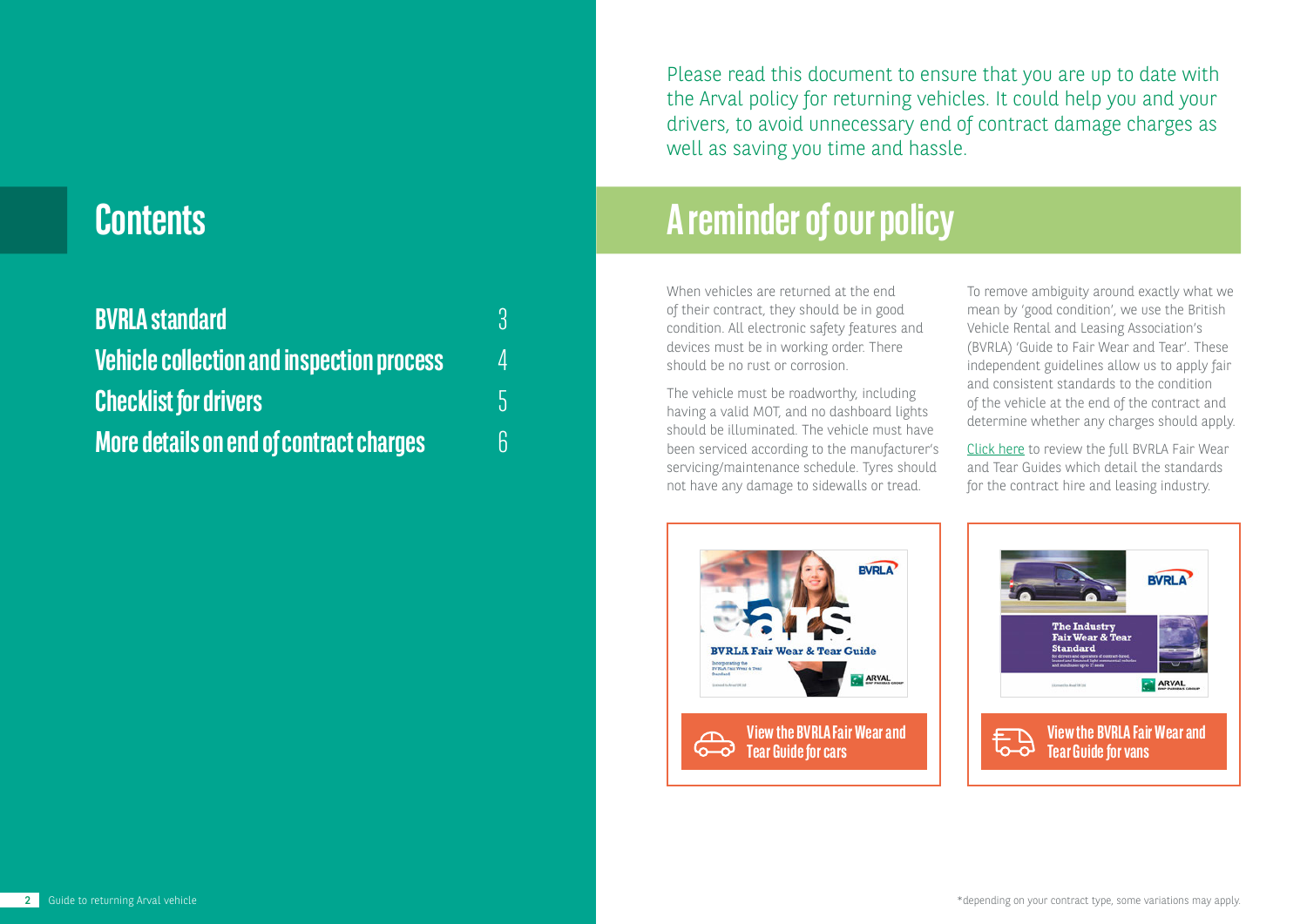

The British Vehicle Rental and Leasing Association (BVRLA) standards are the independent guidelines used by the vehicle leasing industry. In using them we make sure that we treat you fairly and consistently.

A summary of key allowable damage includes:

- Alloy scuffs up to 50 mm in total around the edge of the alloy are acceptable.
- No more than 2 dents per body panel which are under 15mm and not on the bend of the body panel
- Scratches, provided no bare metal or primer is showing
- Small chips, providing they are not showing signs of rust or within a dent
- Scuffs and scratches to plastic trims under 25mm provided the moulding or trim is not broken, cracked or deformed.

Reproduced with the permission of the BVRLA.

You must include all sets of keys, parcel shelves and service books as these will be charged in full if they are missing. Tyres must be above the legal minimum of 1.6mm and have no tread or sidewall damage.

To help you interpret these standards, we can forward you a magnetic ruler. If you want one sent to you please email FleetDespatch.centre@arval.co.uk with your postal address to request a free "Fair Wear and Tear magnetic ruler".

In addition, you have the option to repair vehicles prior to collection, provided all work is up to a professional standard and evidence of warranty can be provided. If the repair is of a poor standard, the item will remain chargeable.

### **Interested in buying your vehicle?**

At the end of the lease you are able to buy your vehicle, and so can your family, friends and colleagues.

If your lease ends within the next 3-months, contact the team for a no obligation quote:

₩ https://driversales.arval.co.uk/

**01625 417 989** (Mon-Fri 9am-5:15pm)

arvaldriversales@bca.com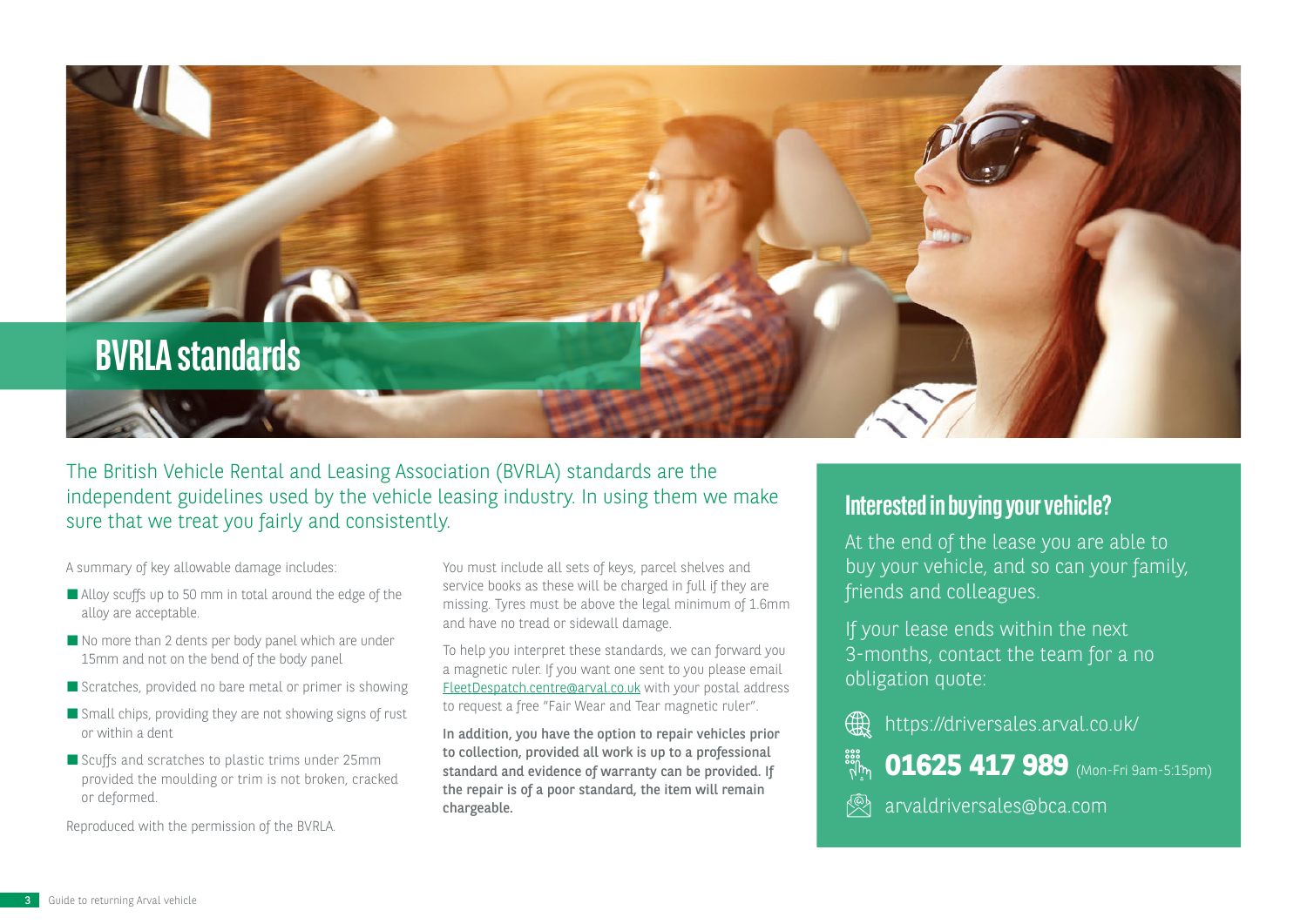### **Vehicle collection and inspection process**

Here is an overview of the process that you can expect when the vehicle is collected.



these items and return them at a later date.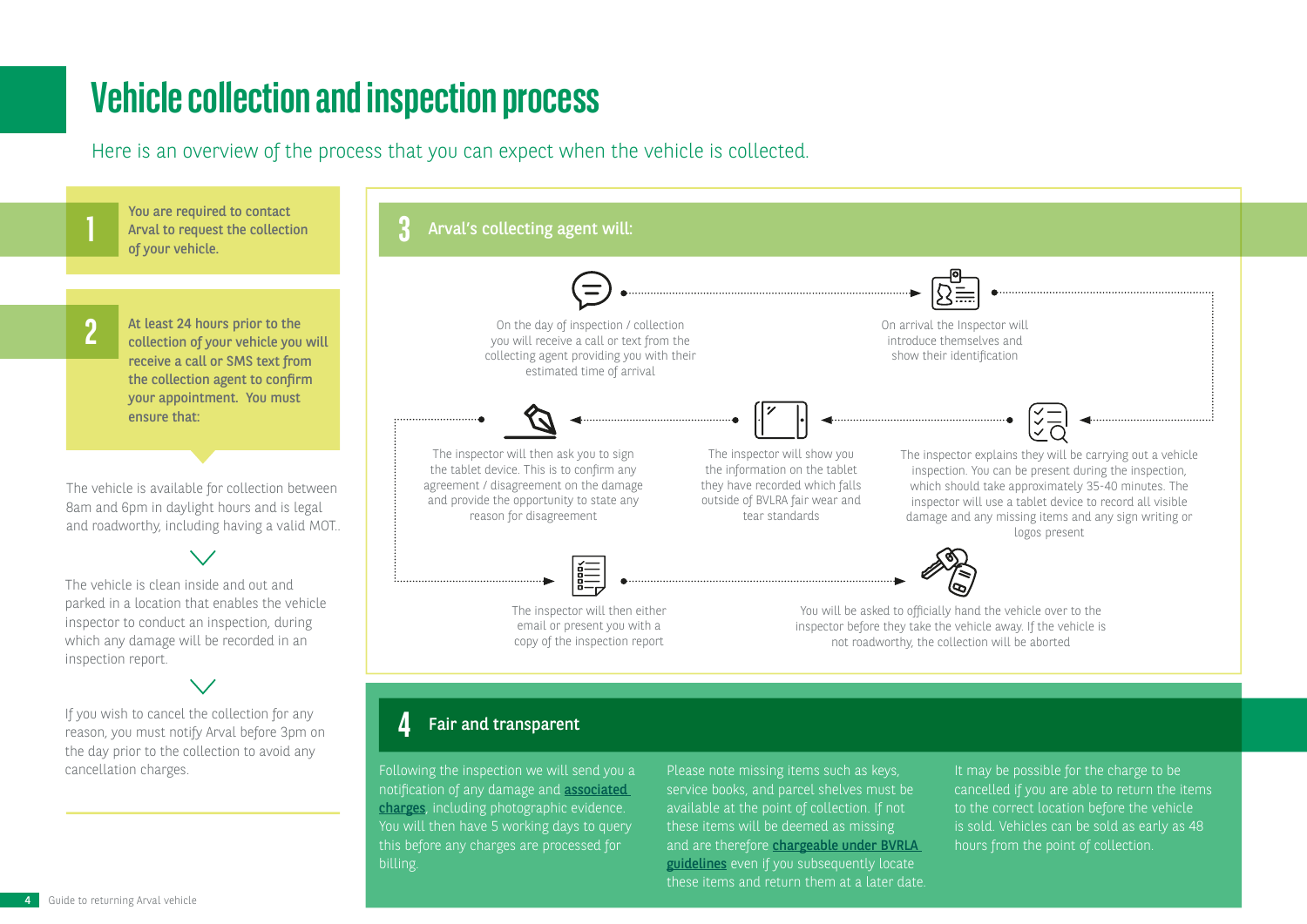## **Checklist for drivers**

To help prepare the vehicle for its return, here's a checklist of things that need to be carried out.





Clean the vehicle inside and out.

Ensure that there is at least 50 miles of fuel or 75% battery charge in the vehicle and the fuel light is not illuminated. If the vehicle is electric, please ensure it is at least 75% charged to enable it to be driven away.

Check it against the condition guidelines[. Click here to](https://www.arval.co.uk/drivers-information/BVRLA%20Guidelines) review the full BVRLA Fair Wear and Tear Guides which detail the standards for the contract hire and leasing industry.

Arrange for any damage to be repaired. Please speak with your company contact (if applicable) or call the Arval Contact Centre on 0370 600 4499 if we facilitate your accident repairs.

#### **The vehicle must be roadworthy at point of collection, including tyres meeting legal requirements, a valid MOT and no dashboard lights should be illuminated.**

Items that are not present at time of collection will be charged. We do not accept items being sent after the vehicle has been collected. It may be possible for the charge to be cancelled if the items are returned to the location of the vehicle before the vehicle is sold. Vehicles can be sold as early as 48 hours from the point of collection.

#### **Ensure that any personal data is deleted including the following:**

- Home and other addresses contained within a SatNav
- Credit card details
- $\blacksquare$  If you pay for any connected services / functions on demand on your car, remember to cancel them
- Cancel any Airtime / WIFI accounts you own on the car
- Contact details
- Telephone numbers.
- Music stored
- **E** Remove any mobile phone connections.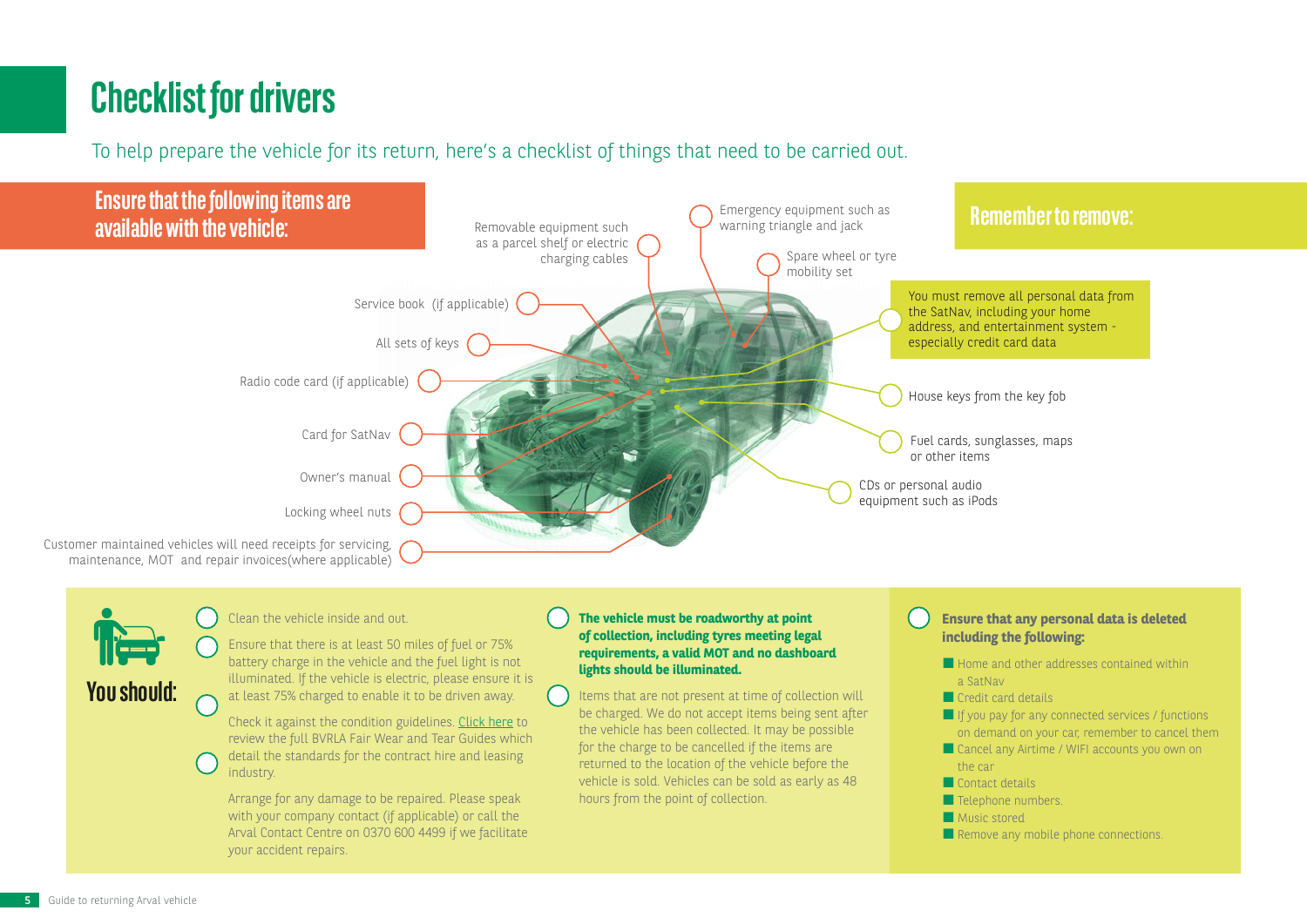### <span id="page-5-0"></span>**FAQ's and more details on end of contract charges**

To explain our approach on how we charge for damage and to help you understand when it is applied, we've compiled the details below from FAQ's, repair definitions to examples of charges overleaf.

#### **Will you charge me for wear and tear at the end of my contract? Q.**

 ${\sf A}$ . When your vehicle is returned at the end of contract, it is inspected and should be in a good condition. If the damage is worse than expected we will charge for the cost of repairing it whether we chose to repair it or not.

#### **How do you determine if the damage needs to be charged? Q.**

 ${\sf A}$ . We use the British Vehicle Rental and Leasing Association (BVRLA) standards (see previous page), which is an independent set of guidelines used by the vehicle leasing industry. We use these to check your vehicle and if the damage is over and above what is fair we will charge at the cost of repair or replacement whether we chose for commercial reasons to repair it or not...

#### **What are the typical costs associated to the repair of the vehicle? Q.**

 ${\sf A}$ . An average of these charges is set out overleaf along with definitions for the different types of vehicle repairs explained opposite.

Identifying the type of repair needed will depend on the severity of the damage to the vehicle and therefore will be reflected in the cost of the relevant repair. Examples of these charges are shown overleaf.

#### **What is a swage Line? Q.**

 ${\sf A}$  . Folded edge on a panel line creased into the side of a car to give it visual effect.

Because of the location of damage the swage lines are more difficult to repair and as result the BVRLA advise that they are always chargeable when damaged, regardless of the severity.

#### **Definitions**

The definitions below give an overview of what different types of repair are available.

#### **Paint less dent repair (PDR)**

In essence this is where the technician will manipulate the dent usually from within the inside/back of the panel so the dent is removed.

Please note: Not all dents can be dealt with in this way due to access to the dent from behind the panel or if the dent is across/near a crease within the panel.

#### **Refinish**

This relates to where a panel needs spraying but no other works are required before painting.

#### **Repair and refinish (RDR)**

This references where a panel will need repair prior to painting, for example the panel needs to be filled before being sprayed.

#### **Replace**

This is where an area of damage is beyond repair and therefore needs replacing, or there is an item missing such as spare keys, service book, parcel shelf, electric charging cable or SatNav SD card.

#### **Poor repair**

This is where repairs have been done to the vehicle but to a poor standard and the paint has faded or has an orange peel effect.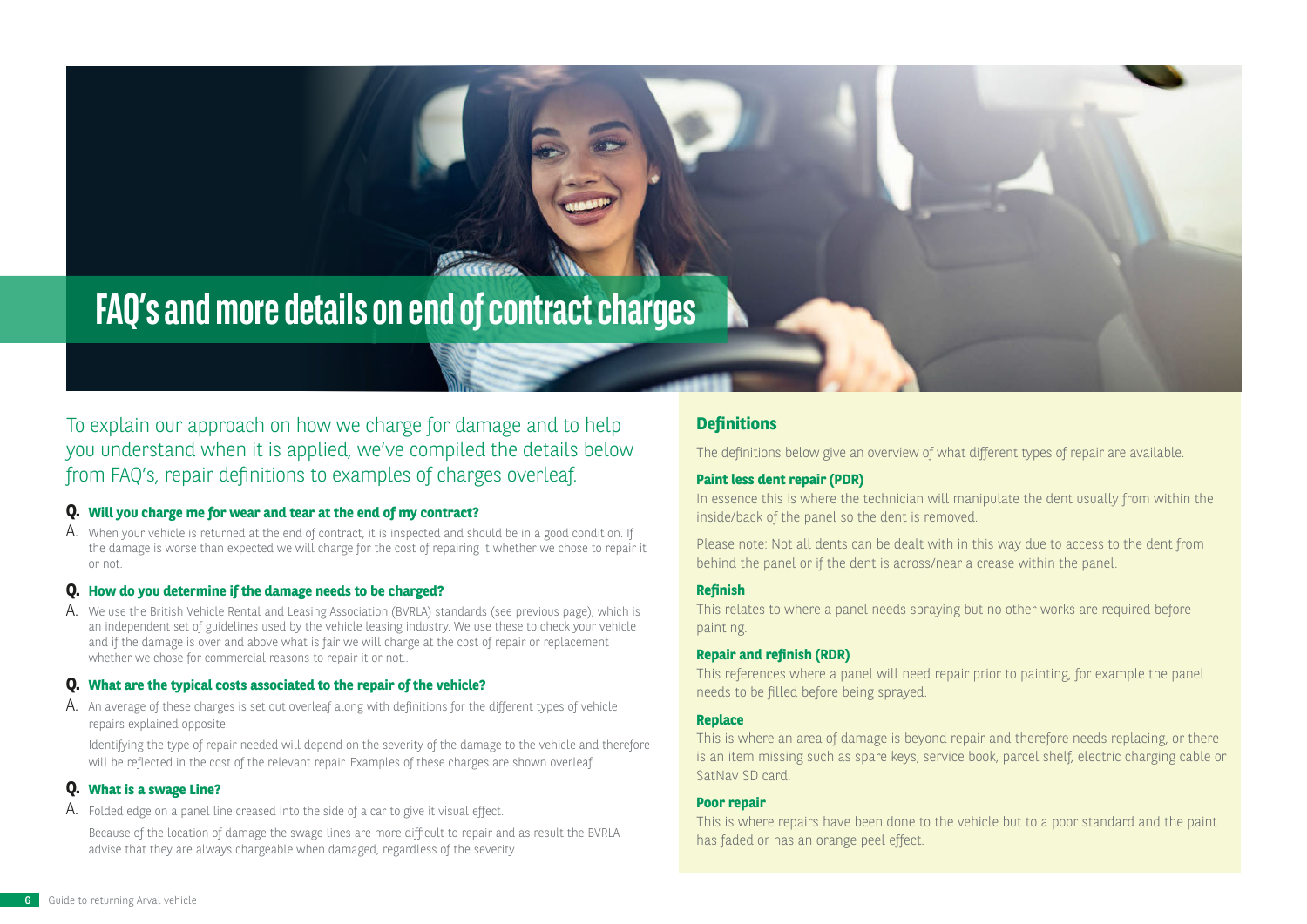





SERVICE BOOK **2% VEHICLES RETURNED WITH THIS MISSING ARVAL COSTS\* £111**